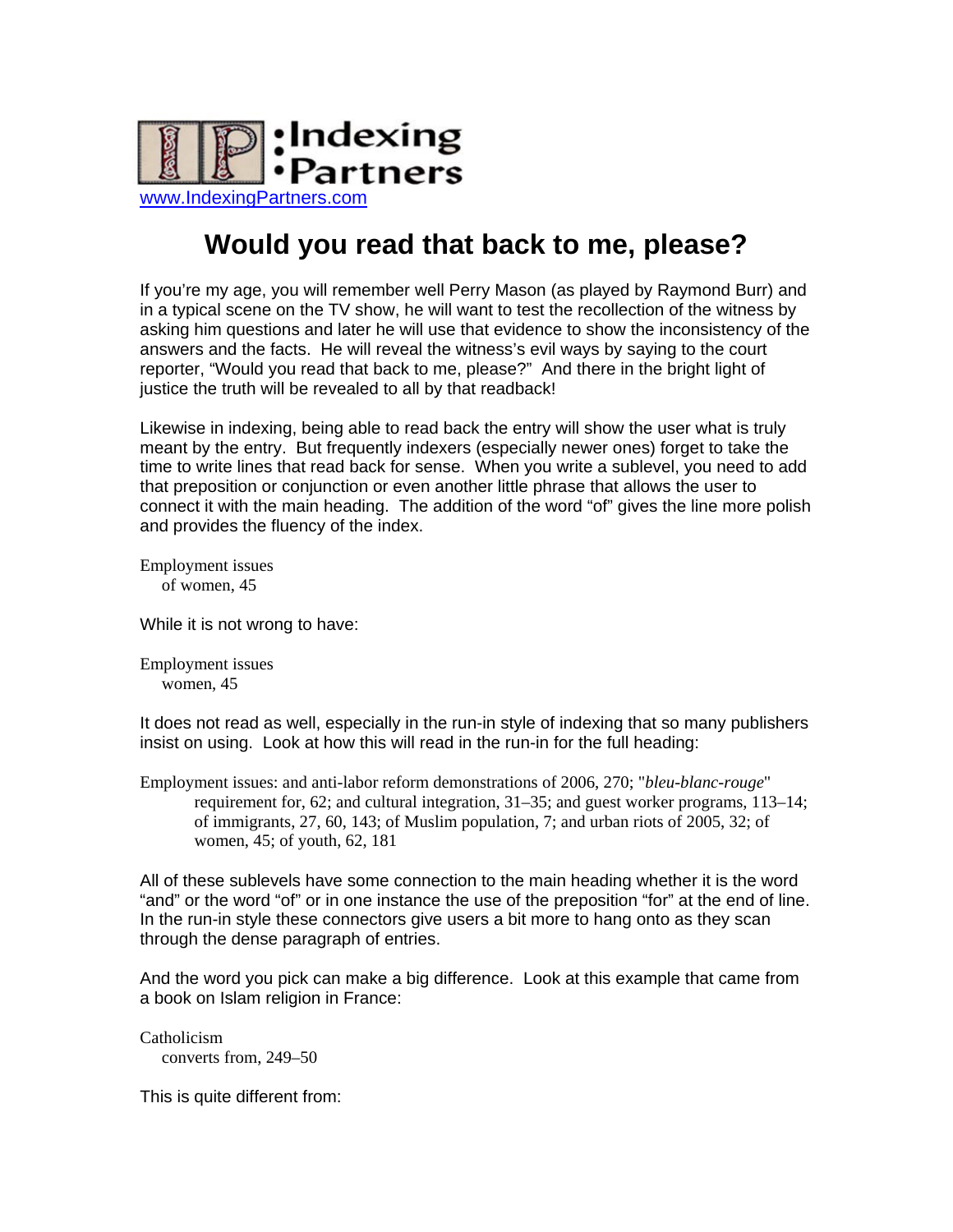Catholicism converts to, 249–50

An entry that has simply:

Catholicism converts, 249–50

does not tell the user a vital piece of information. It may have been obvious to you when you wrote it which the author meant, but the reader will not know without that important preposition.

When you have a quote or opinion from someone, the connector for the readback is "on" and it makes it clear that the person cited as the main heading gave his view by using this simple methodology:

Chirac, Jacques on multinational French soccer team, 72

This is quite different from the entry:

Chirac, Jacques and multinational French soccer team, 72

By the inexact use of "and" here, you create the impression that Chirac was maybe on the team, or bet on the team, or did something with the team. The mere change of "and" to "on" gives the user much better information by showing that Chirac had a viewpoint about the team.

Not every line needs a connector, however. Sometimes the sublevel is clearly a subset of the main topic and that relationship should be well-known to readers. You have to consider your audience here (and you follow that overriding rule on every project – consider the intended audience and their level of sophistication and likelihood of knowledge in the subject area). So the relationship of a narrower term to a broader term does not require any additional wording, as shown in this example:

Media

TV documentaries, 188

Sometimes I see people add "and" to every single sublevel entry they make and that lack of elegance and thought appalls me. It provides so much more context to vary the readback connectors. Consider the difference of:

## Media

on headscarf ban, 170 and Islamophobia, 65–66 lawsuits against, 65–66 regular reports on Islam in, 73 TV documentaries, 188

## Media

diversification of, 72, 180 and diversification, 72, and diversification, 72, 180 and headscarf ban, 170 and Islamophobia, 65–66 and lawsuits, 65–66 and regular reports on Islam, 73 and TV documentaries, 188